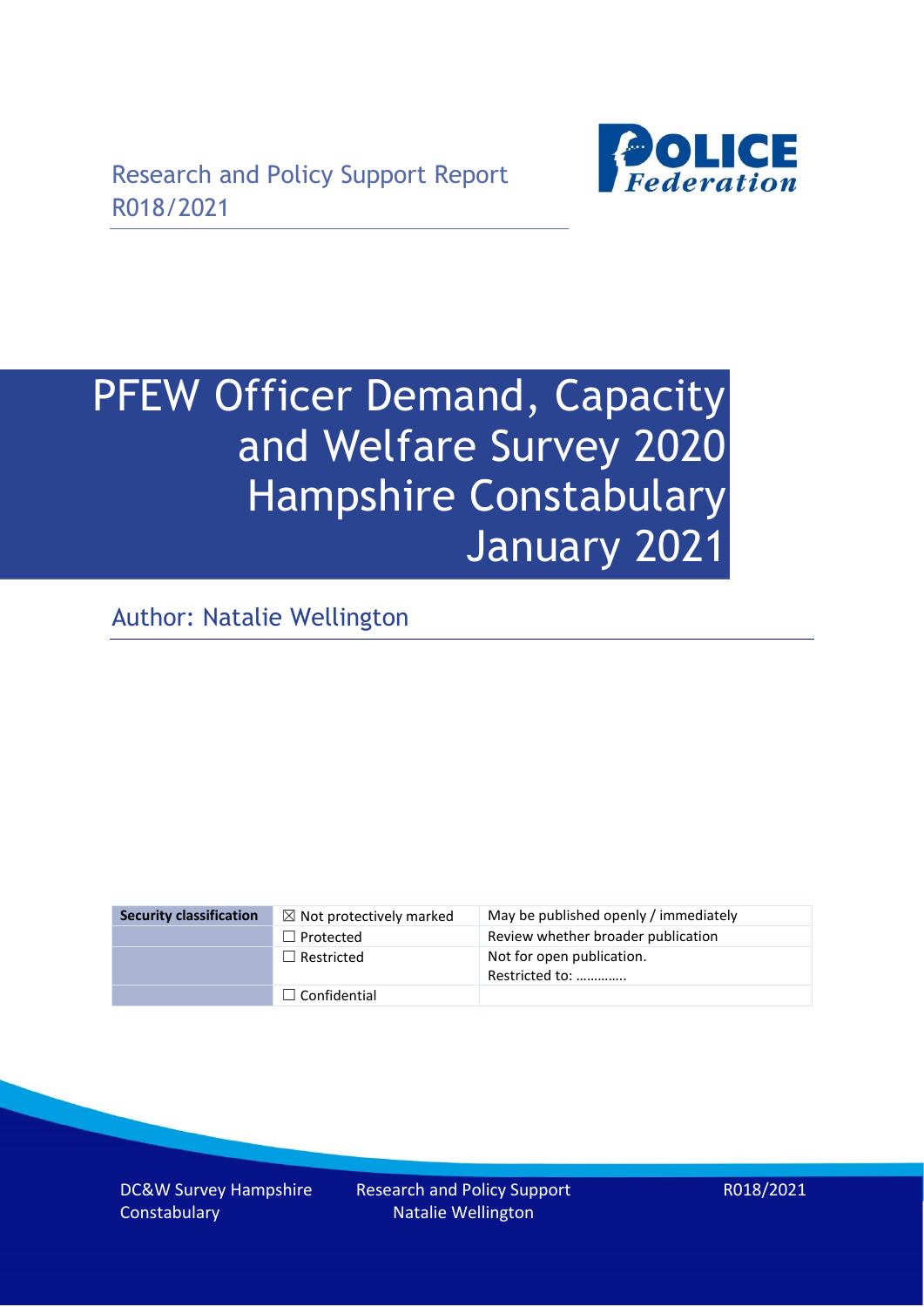# **CONTENTS**

| 3.          |                                                           |  |
|-------------|-----------------------------------------------------------|--|
| 4.          |                                                           |  |
| 5.          |                                                           |  |
| 6.          |                                                           |  |
| $7_{\cdot}$ | ORGANISATIONAL SUPPORT FOR MENTAL HEALTH AND WELLBEING 17 |  |
| 8.          |                                                           |  |
|             |                                                           |  |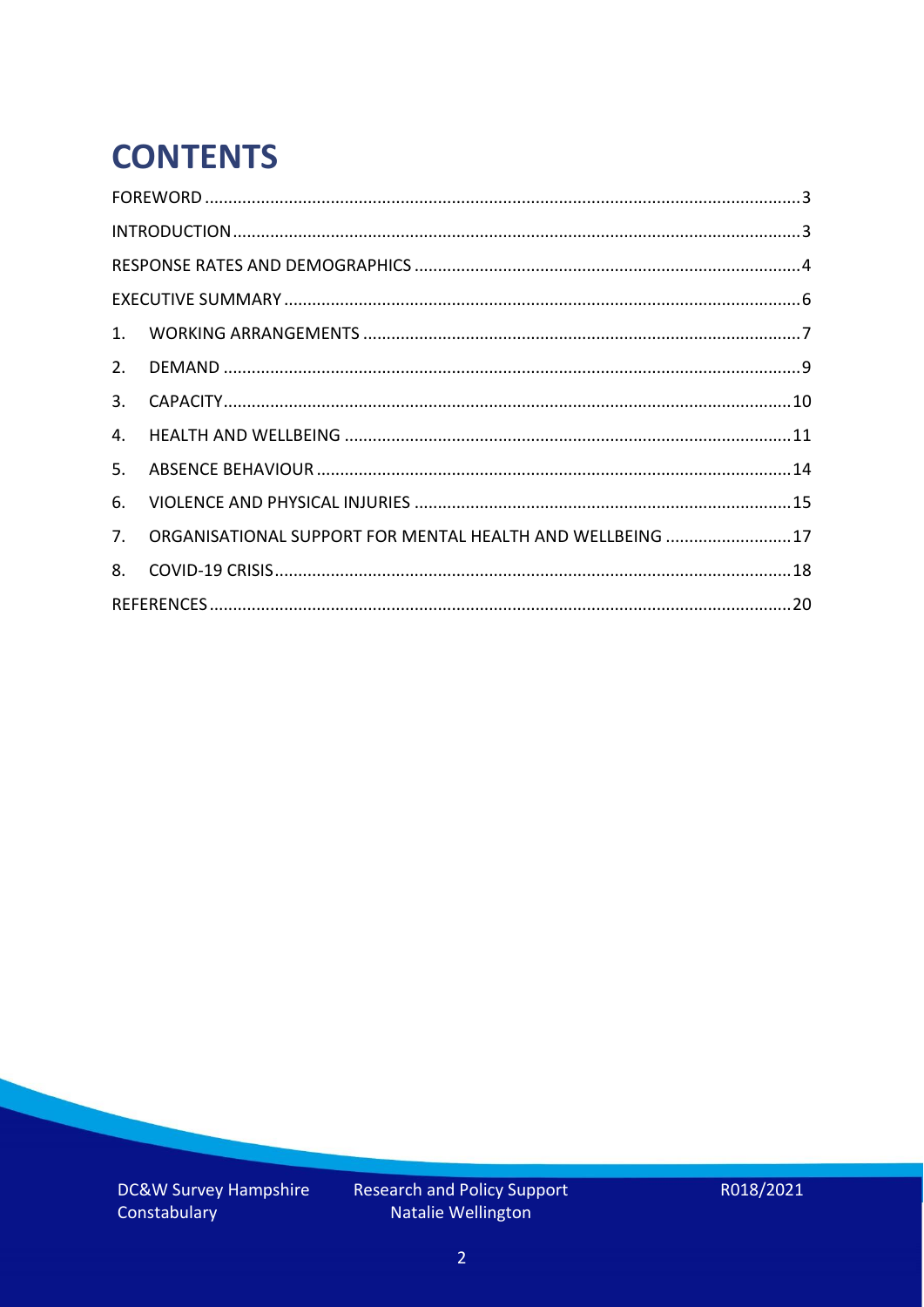### <span id="page-2-0"></span>**FOREWORD**

### <span id="page-2-1"></span>**INTRODUCTION**

The Demand, Capacity and Welfare Survey is a biennial survey that started in 2016. This was in response to unprecedented budgetary cuts and a 14% fall in officer numbers over a seven year period from a high of 142,056 in 2009 to 122,748 in March 2016. <sup>i</sup> Evidence from a focus group study conducted by the PFEW<sup>ii</sup> also highlighted that these reductions may have been having a negative effect on officers' individual wellbeing. It was within this context that the Police Federation of England and Wales (PFEW) began a biennial Demand, Capacity and Welfare Survey. The 2020 PFEW Demand, Capacity and Welfare Survey is the third iteration of the survey. Due to the current global health crisis we have included questions specific to COVID-19, in order to help us to better understand the impacts of working within the police service during this crisis and officers' experiences on the ground. We have reported personal impacts in a specific section and organisational impacts are reported at contextually appropriate points throughout the report, to enable comparisons with other relevant items (for example we have included the results for the question asking whether COVID-19 has had an impact on single-crewing within the same section as the results for the question regarding frequency of single-crewing).

This report provides a summary of responses to key questions from the 2020 PFEW Officer Demand, Capacity and Welfare Survey from respondents in Hampshire Constabulary.

Where appropriate, details of average responses from previous years, or the police service as a whole, are also presented.<sup>1</sup> However, differences across these figures have not been tested to assess whether they are statistically significant;<sup>2</sup> therefore, any and all differences reported are for guidance only and must be treated with caution. When comparing forcelevel data across years, a dash (–) is used, when applicable, to indicate where a force report was not provided due to small sample sizes.

Please be aware that the total number of responses for each item may vary slightly as not all items were answered by all respondents, and all percentages are rounded to the nearest

DC&W Survey Hampshire **Constabulary** 

 $1$  Data were weighted at a national level on the basis of respondents' force to ensure that each force were proportionally represented within the national sample; no weightings were applied at a force level. More information about weightings can be found in the 2020 Technical Annex R098/2020.

 $2$  As all the data are derived from samples of the population, rather than the whole population, percentage figures calculated are strictly speaking estimates, rather than exact measures. This means that every figure has a margin of error associated with it. Hence a very small percentage difference year on year may be due to sampling, rather than to actual changes.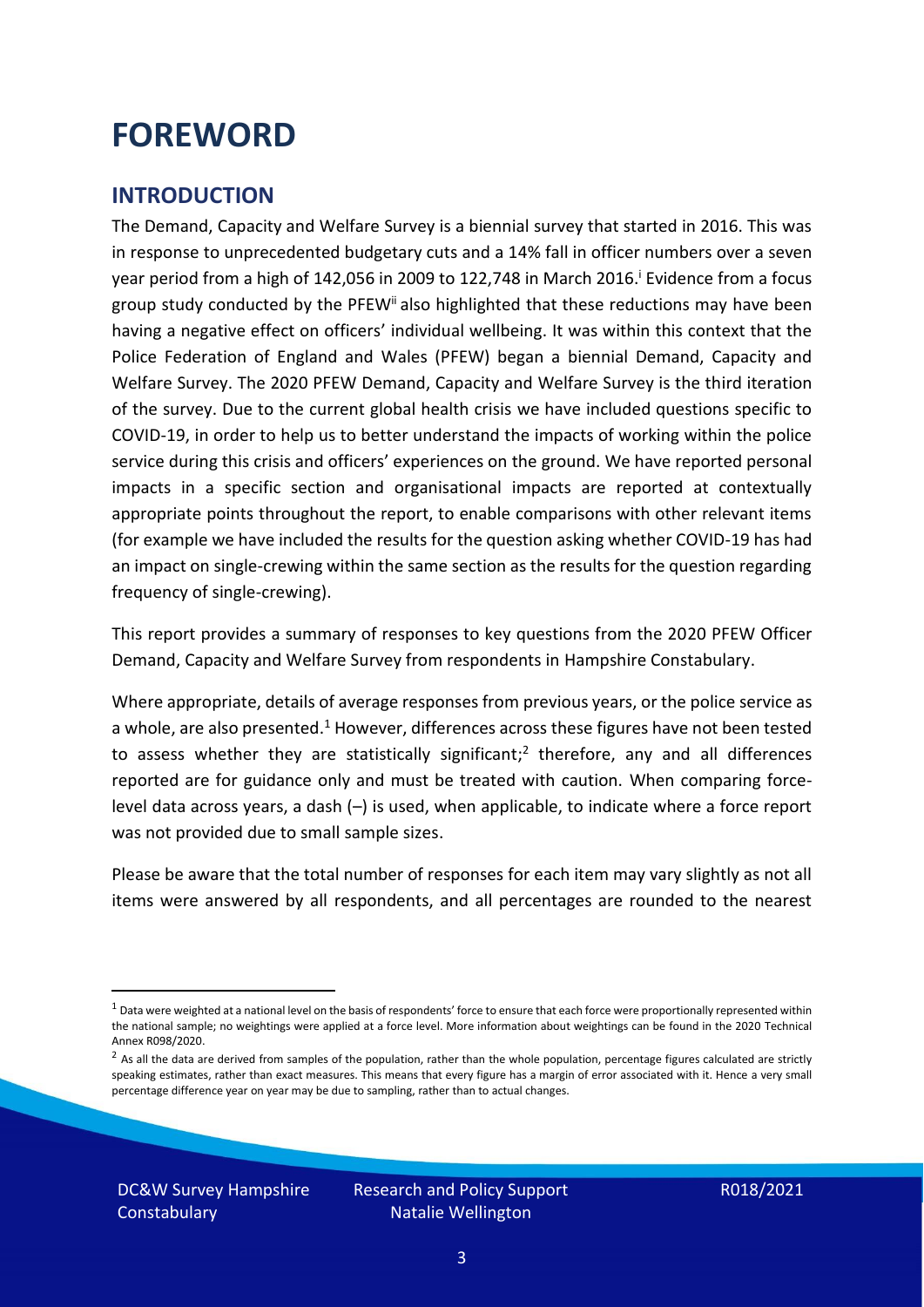whole number. In addition, the actual differences between any and all groups may be quite small, and these details should be considered when interpreting the data.

#### <span id="page-3-0"></span>**RESPONSE RATES AND DEMOGRAPHICS**

Survey responses were gathered over a seven-week period between October and November 2020. All officers of the federated ranks in England and Wales were eligible to participate. Analyses were conducted on a sample of 12,471 responses drawn from all 43 forces across England and Wales. The national response rate for the 2020 survey was 10%.

Overall, 3% of respondents (n=423) to the survey declined to state which force they belonged to. These responses have been included within the national data but are excluded from force-level analyses.<sup>3</sup>

621 responses were received from Hampshire Constabulary, representing a response rate of around 23% (based on March 2020 Home Office figures of officer headcount).<sup>iii</sup> The margin of error for this report has been calculated using the size of the sample and population. At a 95% confidence level, this force report has a 3% margin of error. If the margin of error is less than 5%, it can be considered to be within the normal bounds of academic rigour.<sup>4</sup> If this threshold has not been met, the results from this report must be interpreted with caution.

61% of responses from Hampshire Constabulary were received from male officers and 34% of responses were from female officers. The other 5% preferred not to say or identified in another way. In regards to rank, 73% of respondents from Hampshire Constabulary were Constables, 19% were Sergeants, 6% were Inspectors, and 1% were Chief Inspectors. 3% of responses from Hampshire Constabulary were received from Black and Minority Ethnic (BME) officers.

DC&W Survey Hampshire **Constabulary** 

<sup>&</sup>lt;sup>3</sup> Please see the 2020 Technical Annex R098/2020 for excluded cases.

<sup>&</sup>lt;sup>4</sup> The generally accepted academic standards is a 95% confidence level with a 5% (or less) margin of error.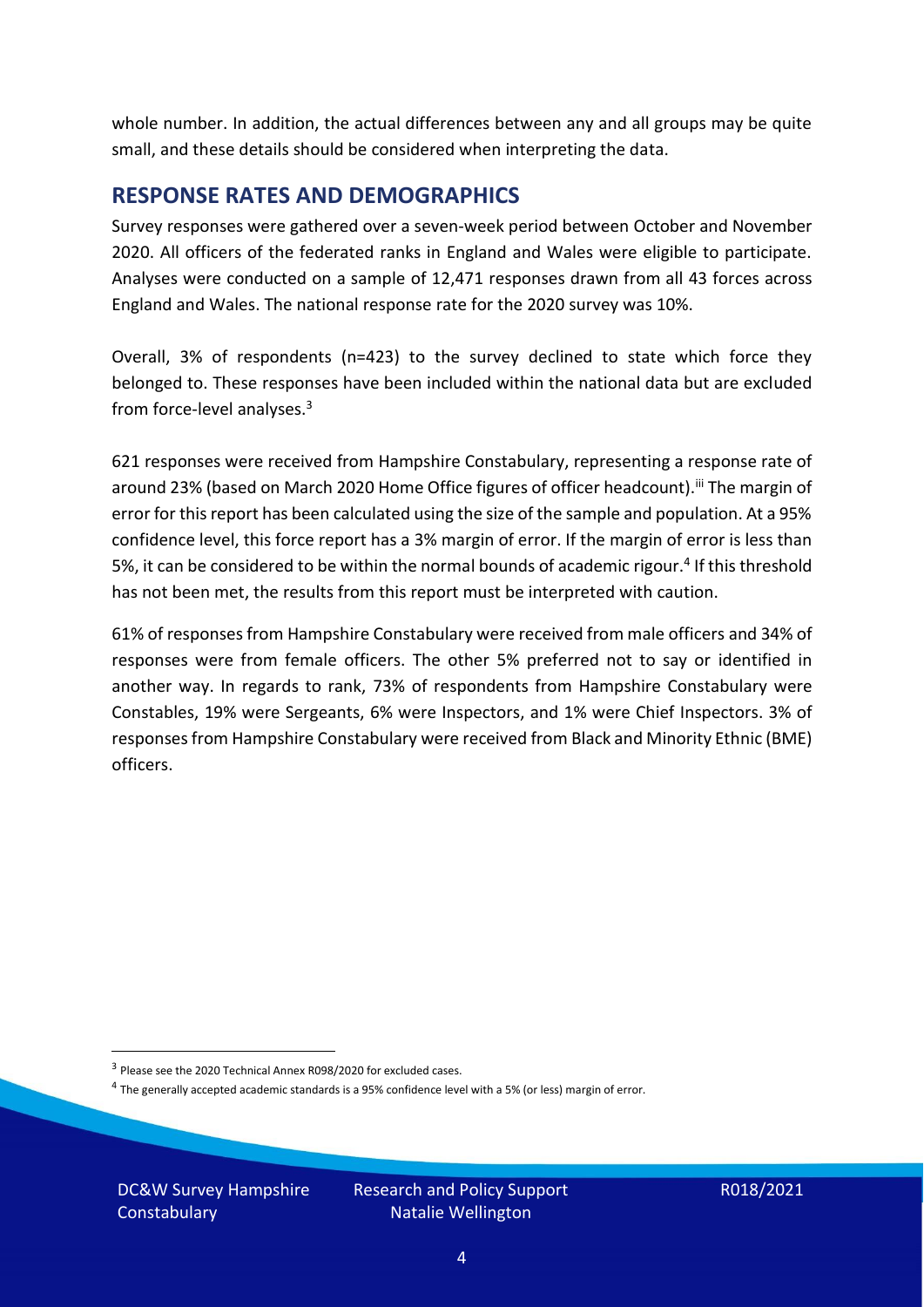### **INFOGRAPHIC**

### **Who responded?**

**621** responses were received from Hampshire Constabulary, representing a **23%** response rate.



DC&W Survey Hampshire **Constabulary** 

Research and Policy Support Natalie Wellington

#### R018/2021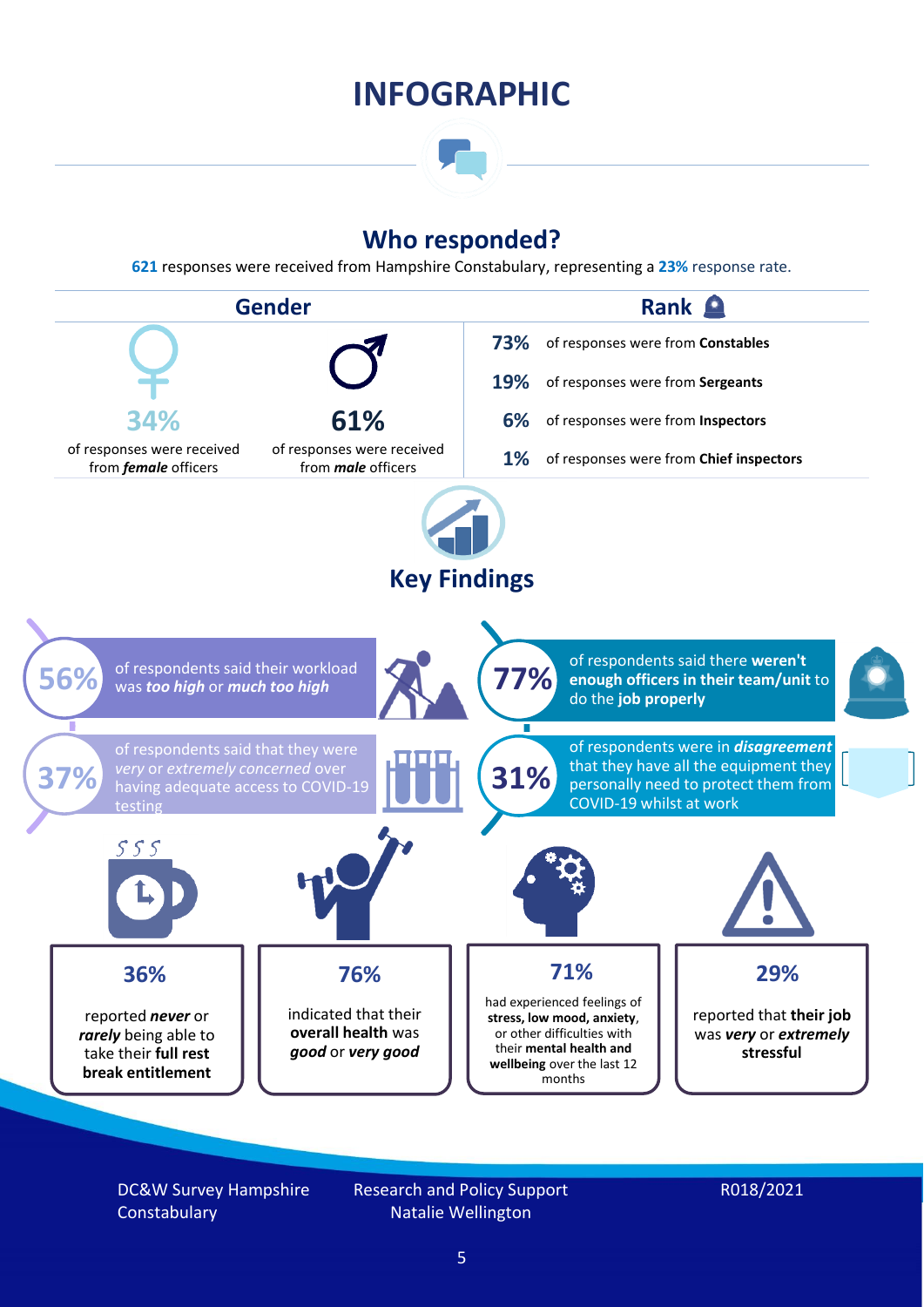### <span id="page-5-0"></span>**EXECUTIVE SUMMARY**

- **621** responses were received from Hampshire Constabulary, representing a response rate of around **23%**.
- The average (mean) rating for **overall job satisfaction** for respondents was **6/10**.
- **80%** reported being **single-crewed** *often* or *always* and **47%** reported being **singlecrewed** *more often* due to **COVID-19**.
- **36%** of respondents reported *never* or *rarely* being able to take their **full rest break entitlement**; *lower than* the proportion in 2018 (46%).
- **56%** of respondents reported that their **workload** is currently *too high*, or *much too high*; *lower than* the proportion in 2018 (70%).
- **77%** of respondents said there **weren't enough officers in their team/unit** to do the **job properly**.
- The average (mean) **overall life satisfaction** rating was **7/10**. This can be compared to the national average of 6/10.
- **76%** of respondents indicated that their **overall health** was *good* or *very good.*
- **29%** of respondents said that they viewed their job as *very* or *extremely* **stressful**. This was *lower than* the proportion in 2018 (41%).
- **71%** of respondents indicated that they had **experienced feelings of stress, low mood, anxiety, or other difficulties with their health and wellbeing** over the last 12 months.
- **15%** of respondents reported that they had suffered **one or more injuries** that required medical attention as a result of **work-related violence** in the last year.
- **12%** of respondents reported that they had suffered **one or more injuries** that required medical attention as a result of **work-related accidents** in the last year.
- **18%** of respondents reported that they were *very* or *extremely worried* about the **impact that the COVID-19 crisis will have on them personally**.
- **2%** of respondents reported that they *have* or *have had* **COVID-19** confirmed by a positive antigen or antibody test.
- **31%** of respondents reported that they *disagreed* or *strongly disagreed* that they **have all the equipment they personally need to protect them from COVID-19 whilst at work**.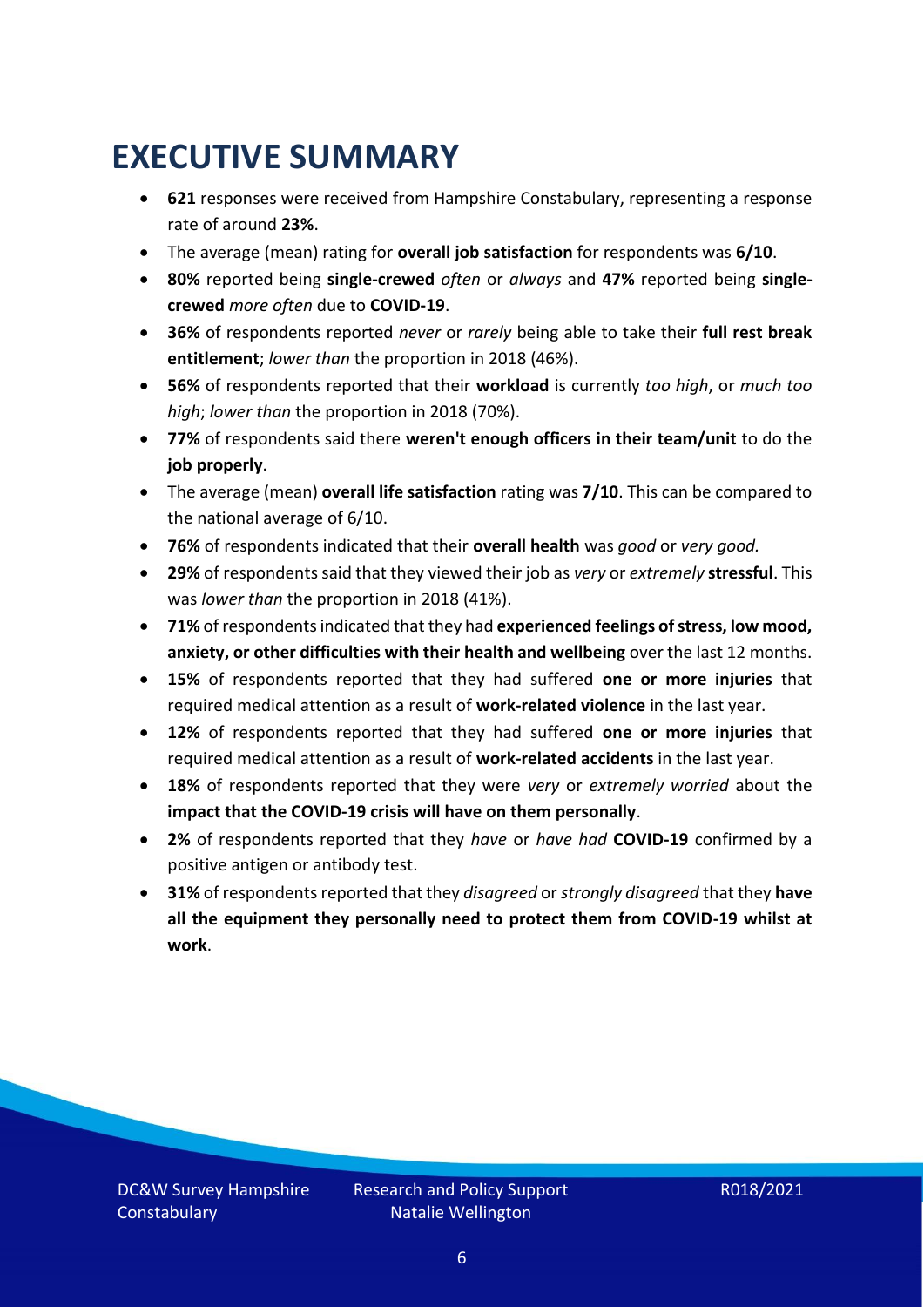### <span id="page-6-0"></span>**1. WORKING ARRANGEMENTS**

### **1.1. OVERALL JOB SATISFACTION**

Respondents were asked to rate their overall job satisfaction between 0 and 10, where 0 was 'not at all satisfied' and 10 was 'completely satisfied.' The average (mean) rating for overall job satisfaction for respondents from Hampshire Constabulary was 6/10 (range 0-10), with 30% of respondents reporting an overall job satisfaction rating of *4* or *less*. This can be compared to the national average of 5/10 (range 0-10), and 37% of respondents reporting an overall job satisfaction rating of *4* or *less*.

### **1.2. SHIFT LENGTH**

3% of respondents from Hampshire Constabulary reported that their formal shift duration was more than the 8-10 hours advised by the Health and Safety Executive<sup>iv</sup> and the Police Negotiating Board,<sup>v</sup> and 3% of respondents indicated a shift length of 12 hours or more. 9% of the national sample indicated that their formal shift duration was more than 8-10 hours, and 7% indicated a shift length of *12 hours* or *more*. 5

#### **1.3. SINGLE-CREWING**

Among respondents from Hampshire Constabulary, for whom this item was applicable, 80% reported being single-crewed either *often* or *always* over the previous 12-month period. This can be compared with 58% of respondents from the national sample.<sup>6</sup>

Due to COVID and the social distancing regulations implemented by the UK government, forces may have changed their normal operational procedures around crewing in order to reduce opportunities for infection between colleagues. The NPCC released guidance stating that when officers are double crewed a surgical Type IIR face mask should be worn in an enclosed space, such as a vehicle or personnel carrier, when social distancing cannot be achieved.<sup>vi</sup> However, some of the units may have decided to reduce the risk further by limiting double crewing or placing officers in bubbles. As such, in this year's iteration of the survey we wanted to ask an additional query about COVID-19 in relation to crewing levels, to see if crewing levels were affected by this. The findings were that 47% from Hampshire Constabulary reported being single-crewed *more often* due to COVID-19.

 $<sup>6</sup>$  Respondents that reported not applicable were removed from force-level and national analysis.</sup>

DC&W Survey Hampshire **Constabulary** 

<sup>&</sup>lt;sup>5</sup> Respondents that reported not applicable were removed from force-level and national analysis.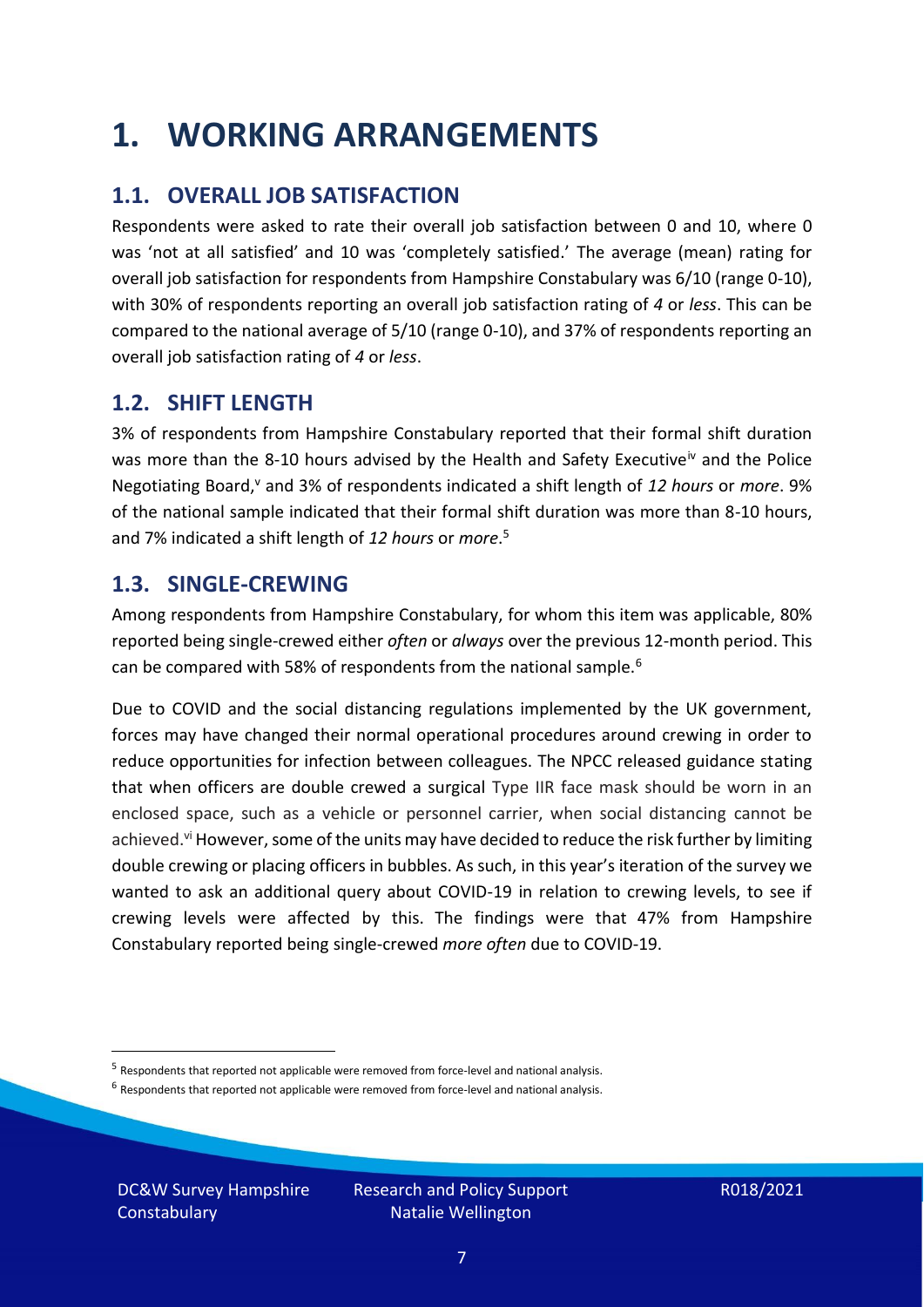### **1.4. BREAKS, REST DAYS AND ANNUAL LEAVE**

36% of respondents from Hampshire Constabulary reported *never* or *rarely* being able to take their full rest break entitlement, and 45% reported having had *two* or *more* rest days cancelled in the previous 12-month period. Furthermore, 77% of respondents from Hampshire Constabulary told us that they had a request for annual leave refused *once* or *more* in the previous 12-month period.

Historical comparisons for items relating to breaks, rest days and annual leave for Hampshire Constabulary, are also provided in *Table 1* below.

| Table 1: Force level figures for breaks, rest days<br>and annual leave                                       | 2016 | 2018 | 2020 |
|--------------------------------------------------------------------------------------------------------------|------|------|------|
| Reported being never or rarely able to take full<br>rest break entitlement                                   | 54%  | 46%  | 36%  |
| Reported having two or more rest days<br>cancelled in the previous 12 months                                 | 63%  | 54%  | 45%  |
| Reported having a request for annual leave<br>refused once or more in the previous 12<br>months <sup>7</sup> | 96%  | 81%  | 77%  |

DC&W Survey Hampshire **Constabulary** 



<sup>&</sup>lt;sup>7</sup> Please note, there were moderate changes to the question wording and response scale for this item between the 2016 and 2018 iterations of this survey. Please take this into consideration when interpreting any and all differences in the findings between these years, as altering the way in which a question is framed may unintentionally affect the way in which an individual responds.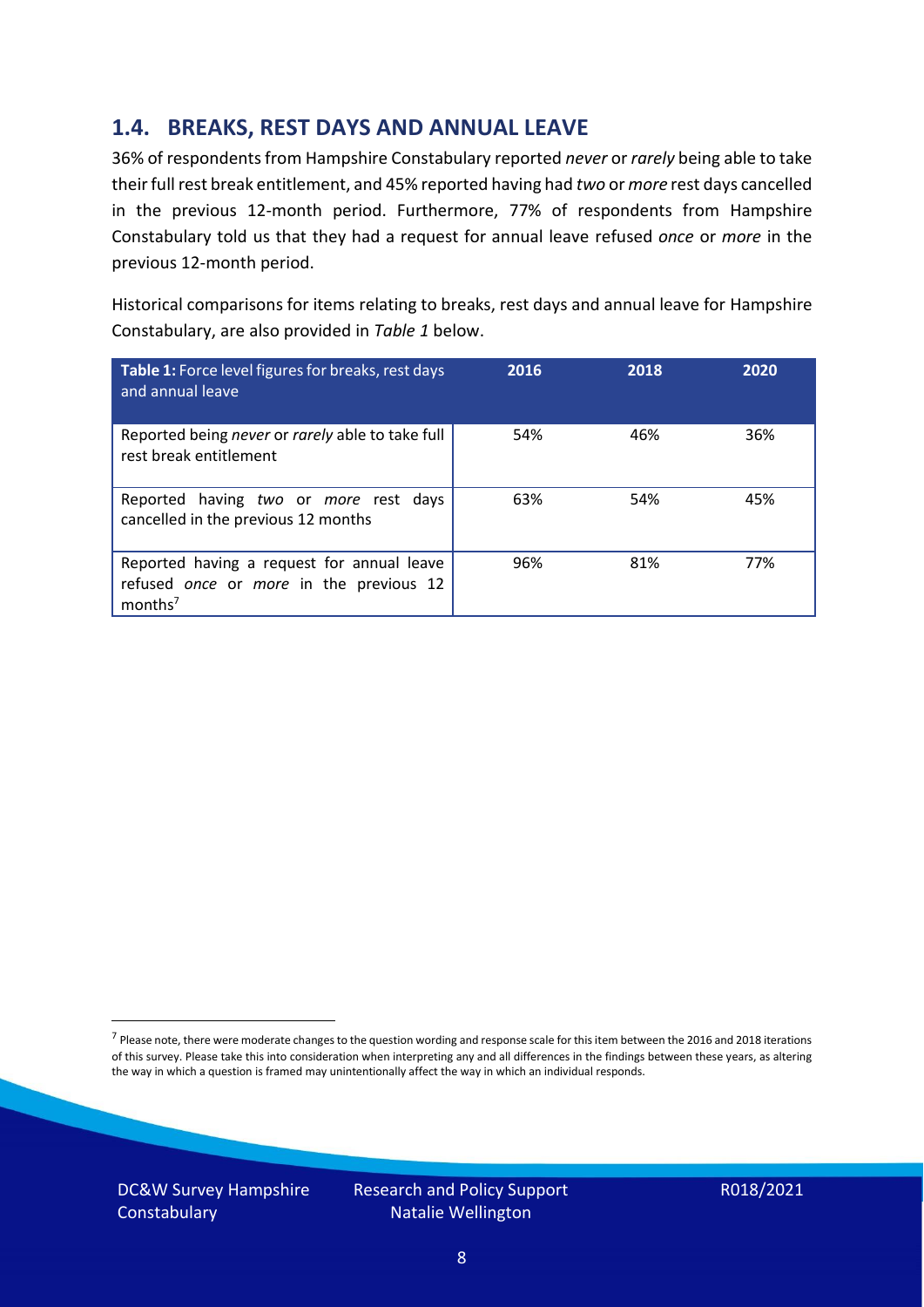### <span id="page-8-0"></span>**2. DEMAND**

### **2.1. WORKLOAD**

56% of respondents from Hampshire Constabulary told us that their workload is currently *too high*, or *much too high*. An historical comparison for both national and local proportions for workload are displayed in *Table 2* below.

| Table 2: Proportion of respondents reporting<br>that their workload was too high or much too<br>high in the previous 12-month period | 2016 | 2018 | 2020 |
|--------------------------------------------------------------------------------------------------------------------------------------|------|------|------|
| Force-level figures                                                                                                                  | 56%  | 70%  | 56%  |
| National figures                                                                                                                     | 66%  | 72%  | 60%  |

### **2.2. AMOUNT AND PACE OF WORK**

84% of respondents from Hampshire Constabulary *disagreed* or *strongly disagreed* that they generally have enough officers to manage all the demands being made on them as a team/unit.

Furthermore, 14% *agreed* or *strongly agreed* that they had enough time to engage in proactive policing in their team/unit. An historical comparison for both national and local proportions for this item are displayed in *Table 3* below.

| <b>Table 3: Proportion of respondents reporting</b><br>that they agreed or strongly agreed that they<br>had enough time to engage in proactive<br>policing in their team/unit | 2016 | 2018 | 2020 |
|-------------------------------------------------------------------------------------------------------------------------------------------------------------------------------|------|------|------|
| Force-level figures                                                                                                                                                           | 15%  | 10%  | 14%  |
| <b>National figures</b>                                                                                                                                                       | 13%  | 9%   | 14%  |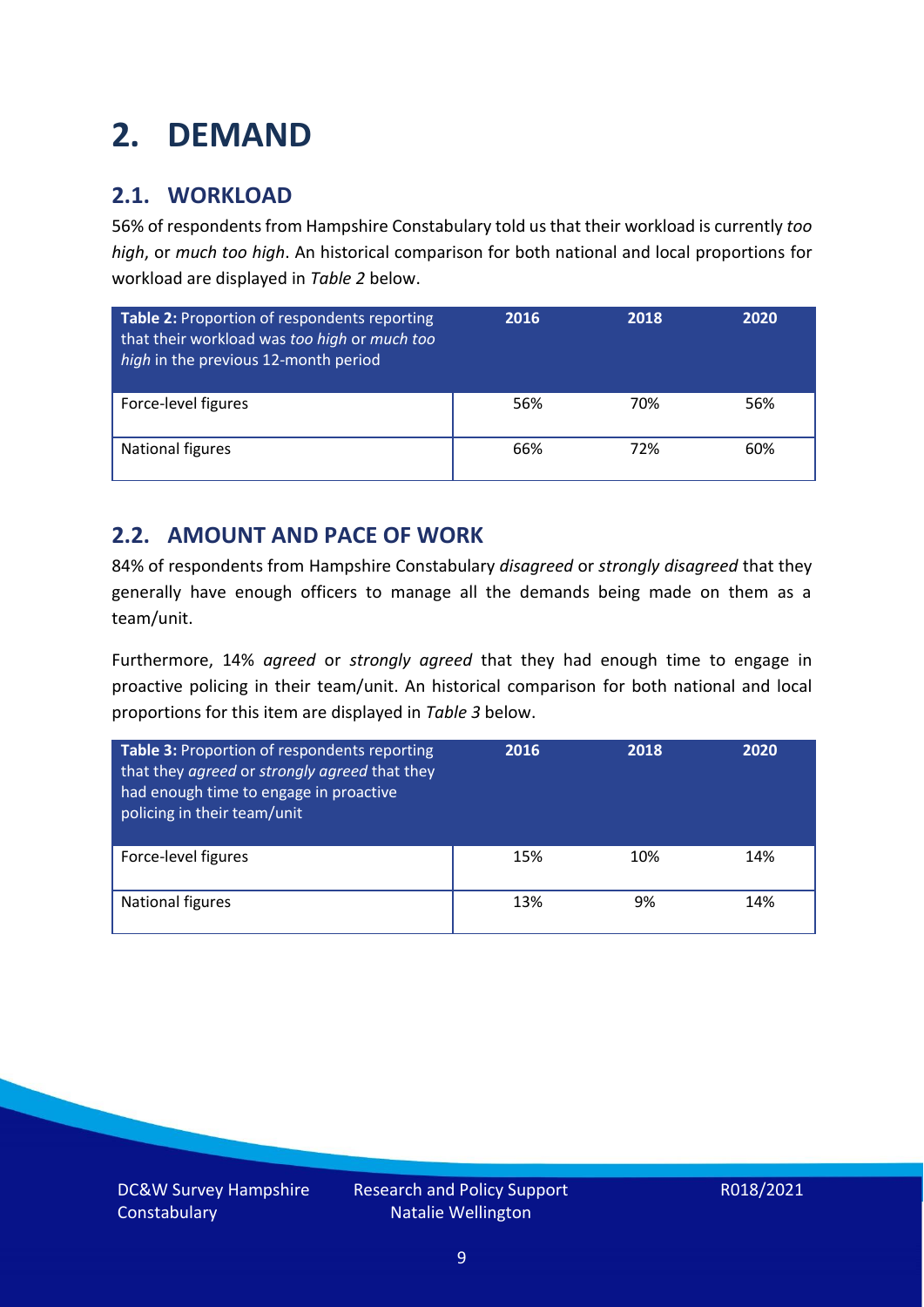### <span id="page-9-0"></span>**3. CAPACITY**

### **3.1. MINIMUM OFFICER STAFFING**

65% of respondents from Hampshire Constabulary indicated that their team or unit had a minimum officer staffing level.

Among respondents whose team or unit had a minimum officer staffing level, 18% indicated that this level was *never* or *rarely* achieved.

Respondents were asked how often minimum staffing levels have been met compared to before the COVID-19 crisis. 24% reported minimum staffing levels being met *less frequently* compared to before the COVID-19 crisis.

### **3.2. OFFICER STAFFING ARRANGEMENTS**

73% of respondents *disagreed* or *strongly disagreed* that the way officer staffing levels are determined in their team/unit seems to be effective. Historical comparisons for this item and one other key item, relating to capacity to deal with demand for Hampshire Constabulary, are provided in *Table 4* below.

| Table 4: Force level figures for key items relating to capacity                         |                                                               |      |      |  |
|-----------------------------------------------------------------------------------------|---------------------------------------------------------------|------|------|--|
| <b>Statements</b>                                                                       | Proportion of respondents who<br>disagreed with the statement |      |      |  |
|                                                                                         | 2016                                                          | 2018 | 2020 |  |
| The way officer staffing levels are determined in my<br>team/unit seems to be effective | 70%                                                           | 79%  | 73%  |  |
| There are enough officers in my team/unit for me to do<br>my job properly               | 79%                                                           | 87%  | 77%  |  |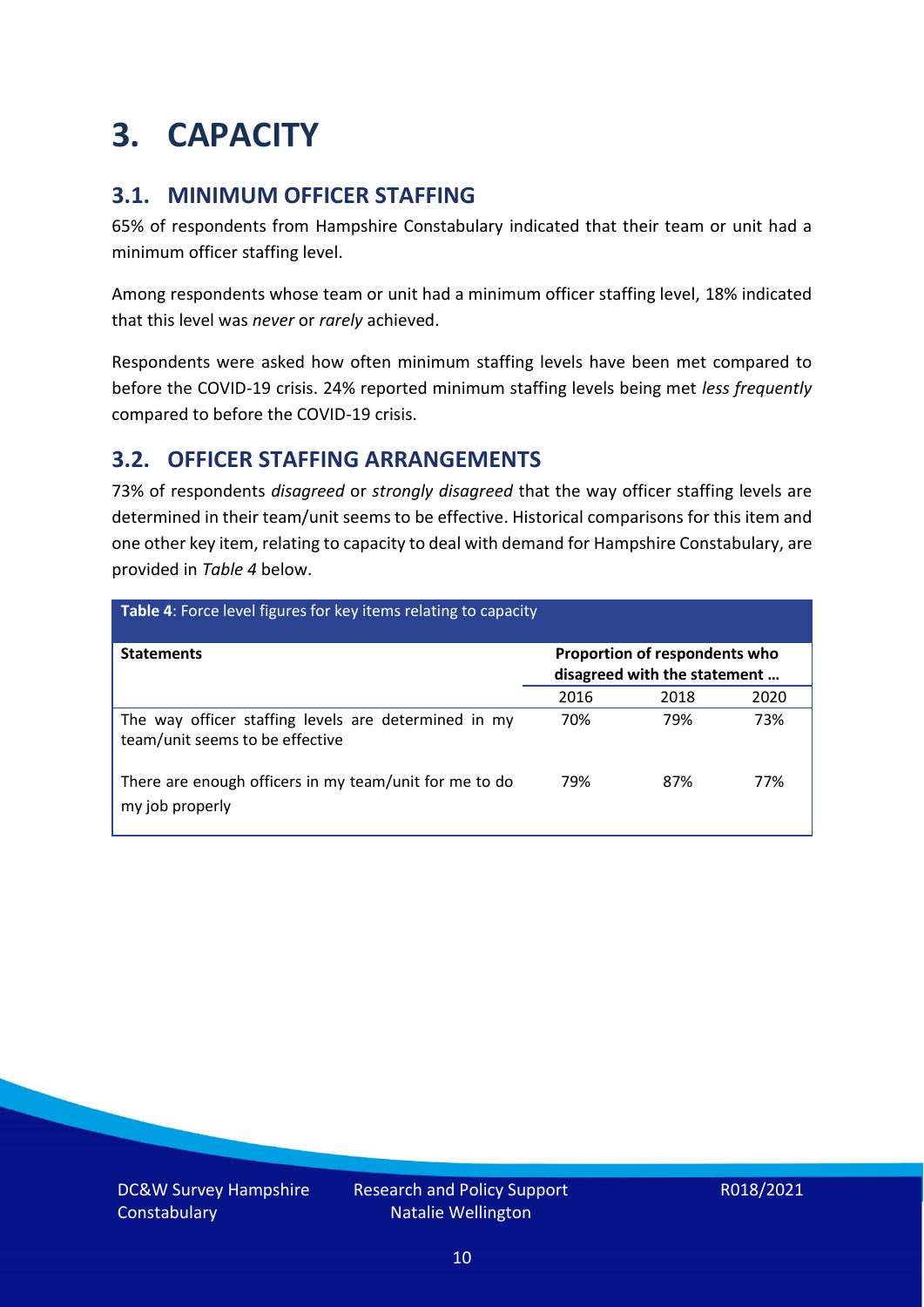### <span id="page-10-0"></span>**4. HEALTH AND WELLBEING**

### **4.1. OVERALL LIFE SATISFACTION AND WORTHWHILENESS**

Respondents were asked to rate their overall life satisfaction on a scale from 0 to 10, where 0 was *'Not at all satisfied'* and 10 was *'Completely satisfied'*. Furthermore, respondents were also asked to rate how worthwhile they feel the things they do in their life are on a scale from 0 to 10, where 0 was *'Not at all worthwhile'* and 10 was *'Completely worthwhile'.* These two items replicate the overall life satisfaction and overall worthwhileness questions posed within the Annual Population Survey by the Office for National Statistics (UK) and were included in the Demand, Capacity and Welfare Survey to enable benchmarking against the general population. vii

The average (mean) overall life satisfaction rating for the general population was 7 out of 10. The average (mean) rating for Hampshire Constabulary was 7 out of 10, with 17% of respondents reporting a low overall life satisfaction rating of *4* or *less*. These results can be compared to the national average of 6/10, with 23% of respondents reporting a low overall life satisfaction rating of *4* or *less*.

The average (mean) overall worthwhileness rating for the general population was 7 out of 10. The average (mean) rating for Hampshire Constabulary was 7 out of 10, with 11% of respondents reporting a low overall worthwhileness rating of *4* or *less*. These results can be compared to the national average of 7/10, with 18% of respondents reporting a low overall worthwhileness rating of *4* or *less*.

### **4.2. OVERALL PHYSICAL HEALTH**

Respondents were asked to rate their overall health on a scale from *very good* to *very poor*. An historical comparison for both national and local proportions for this item are in *Table 5* below.

| Table 5: Self-rated overall physical health |                       | 2016 | 2018 | 2020 |
|---------------------------------------------|-----------------------|------|------|------|
|                                             | Poor or very poor     | 15%  | 5%   | 6%   |
| Force-level figures                         | Neither good nor poor | 21%  | 17%  | 19%  |
|                                             | Good or very good     | 65%  | 78%  | 76%  |
|                                             | Poor or very poor     | 12%  | 7%   | 9%   |
| National figures                            | Neither good nor poor | 23%  | 17%  | 20%  |
|                                             | Good or very good     | 65%  | 77%  | 71%  |

DC&W Survey Hampshire **Constabulary**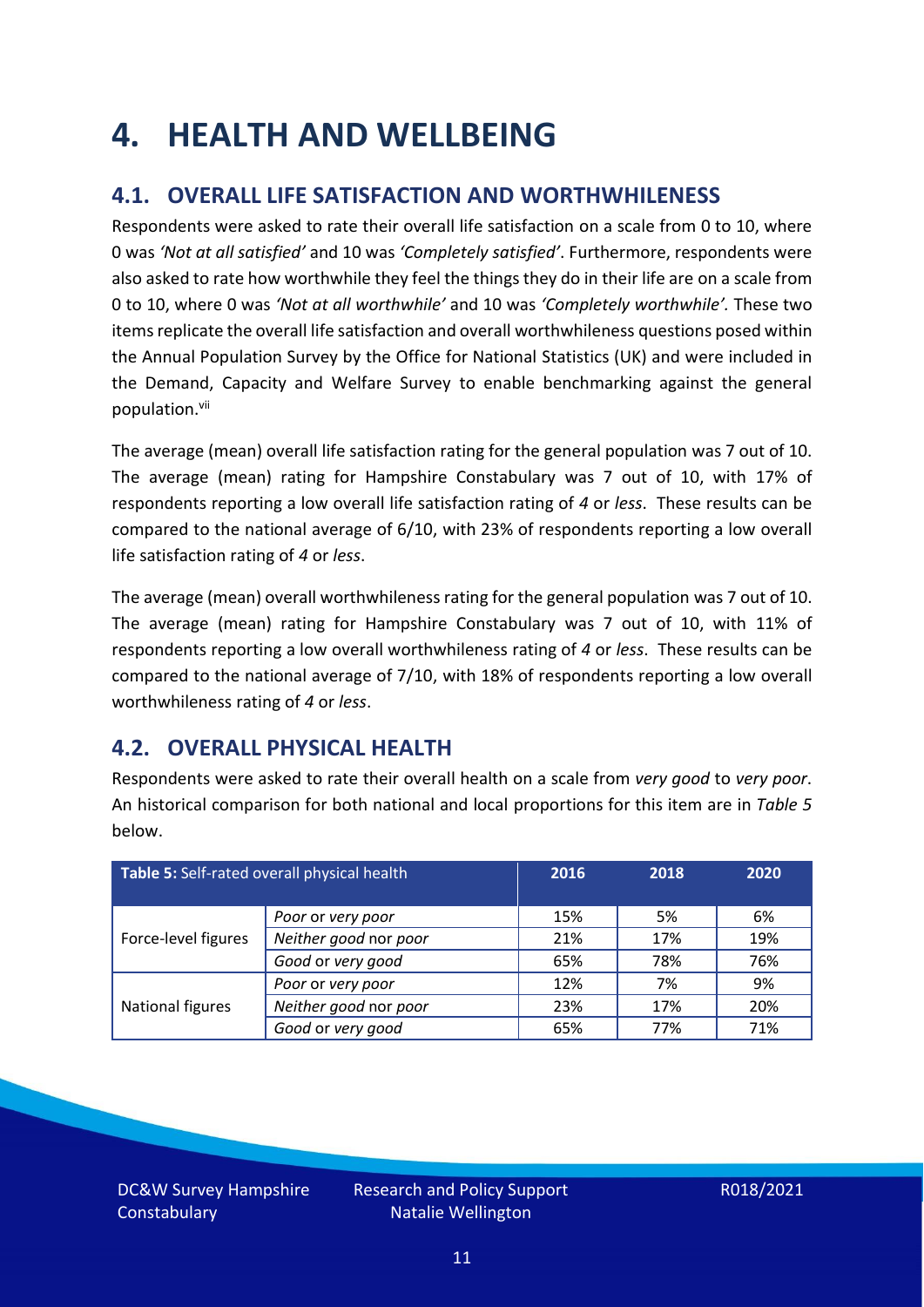### **4.3. SINGLE-ITEM INDICATORS FOR MENTAL HEALTH**

#### **4.3.1. ANXIETY AND HAPPINESS**

Overall anxiety was measured using a single-item measure. Respondents were asked to rate how anxious they had felt the day before on a scale from 0 to 10, where 0 was *'Not at all anxious'* and 10 was *'Completely anxious'*. Overall happiness was also measured using a single-item measure and respondents were asked to rate how happy they had been the day before on a scale from 0 to 10, where 0 was *'Not at all happy'* and 10 was *'Completely happy'*. These items replicate the overall anxiety and overall happiness questions posed within the Annual Population Survey by the Office for National Statistics (UK) and were chosen to enable benchmarking against the general population.<sup>viii</sup>

The average (mean) overall anxiety rating for the general population was 4 out of 10, with 36% of respondents reporting a high overall anxiety rating of *6* or *more*. <sup>8</sup> The average (mean) rating for Hampshire Constabulary was 4 out of 10, with 28% of respondents reporting a high overall anxiety rating of *6* or *more*. These results can be compared to the national average of 4/10, with 35% of respondents reporting a high overall anxiety rating of *6* or *more*. 9

The average (mean) overall happiness rating for the general population was 7 out of 10. The average (mean) rating for Hampshire Constabulary was 7 out of 10, with 19% of respondents reporting a low overall happiness rating of *4* or *less*. These results can be compared to the national average of 6/10, with 25% of respondents reporting a low overall happiness rating of *4* or *less*.

#### **4.3.2. STRESS**

Work related stress was measured using a single-item measure. 29% of respondents from Hampshire Constabulary said that they viewed their job as *very* or *extremely stressful*.

This is *lower than* the proportion reported in the national sample (33%) and *lower than* the proportion reported by Hampshire Constabulary in 2018 (41%).

Stress outside of work was assessed using an adaptation of the work-related stress measure. 7% of respondents from Hampshire Constabulary said that they viewed their life outside of work as *very* or *extremely stressful*.

DC&W Survey Hampshire **Constabulary** 

<sup>&</sup>lt;sup>8</sup> Please note that proportions for other wellbeing measures were not provided

 $9$  Overall scores for anxiety have been grouped and reported differently to life satisfaction, worthwhileness and happiness. The percentage of respondents scoring a high rating of *6* or *more* has been reported, as higher scores for anxiety are commonly associated with lower individual wellbeing. Whereas, the percentage of respondents scoring a very low rating of *4* or *less* has been reported for life satisfaction, worthwhileness and happiness, as lower scores on these measures are commonly associated with lower individual wellbeing.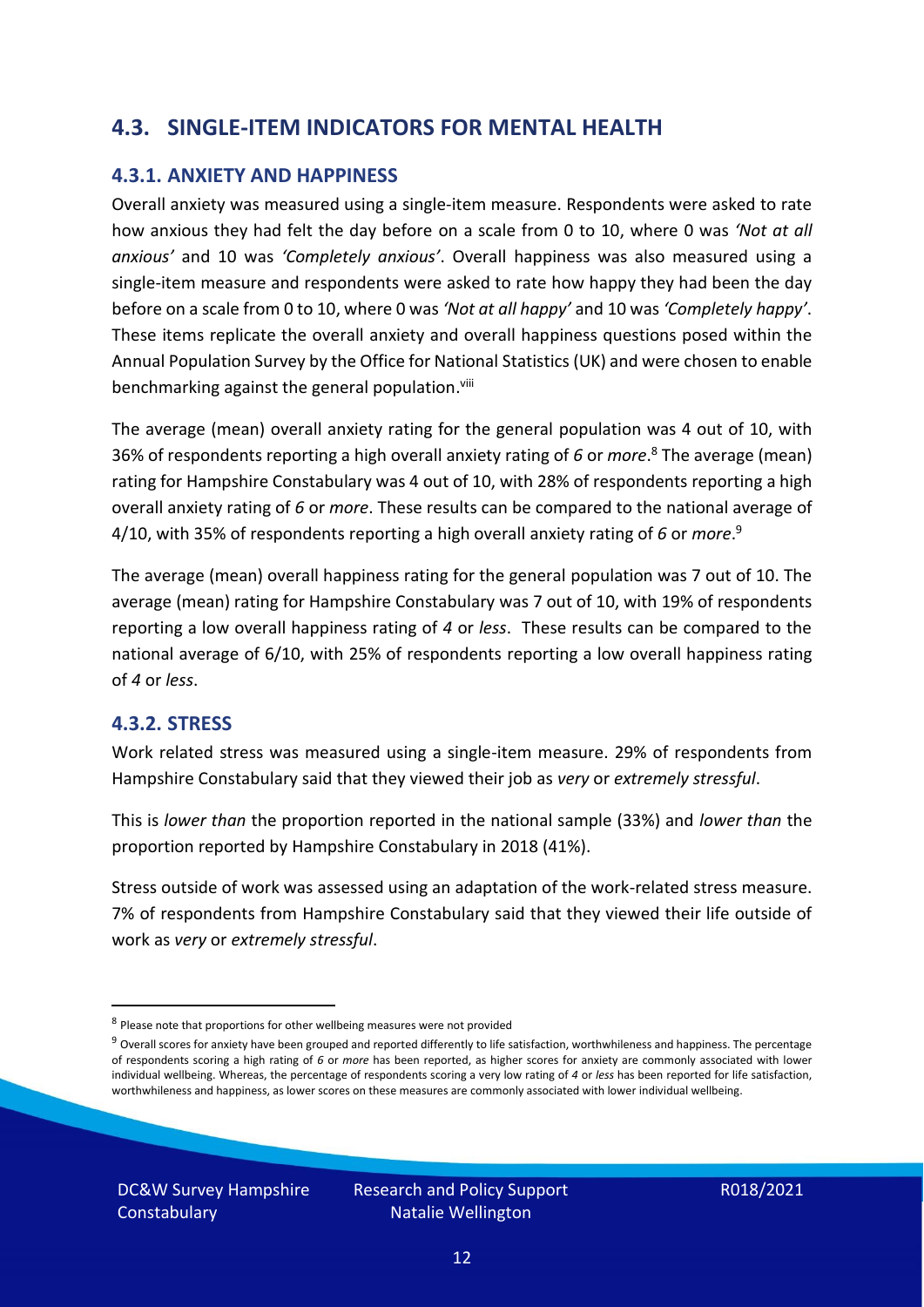#### **4.3.4. MENTAL HEALTH OVERVIEW**

A top-level broad overview of mental health and wellbeing was established using an item that asked respondents to indicate whether they had experienced feelings of stress, low mood, anxiety, or other difficulties with their health and wellbeing over the last 12 months. 71% of respondents from Hampshire Constabulary indicated that they had experienced feelings of stress, low mood, anxiety, or other difficulties with their health and wellbeing over the last 12 months; with 86% of these respondents also indicating that these feelings were caused by, or made worse by work.

#### **4.3.5. MENTAL WELLBEING**

Respondents' mental wellbeing was measured using the Short Warwick-Edinburgh Mental Wellbeing Scale,<sup>ix</sup> which asked them to rate their experience during the last two weeks for seven positively framed items. A metric score was calculated which indicated participants' overall wellbeing. The higher the score is, the better their overall wellbeing is thought to be.<sup>10</sup>

The metric score for Hampshire Constabulary is presented in *Table 6* below across years. This is also alongside the metric score for the national sample across years.

| <b>Table 6:</b> Average (mean) metric score for the Short Warwick-<br>Edinburgh Mental Wellbeing Scale | 2016 | 2018 | 2020 |
|--------------------------------------------------------------------------------------------------------|------|------|------|
| Force-level figures                                                                                    | 19   | 20   | 22   |
| National figures                                                                                       | 19   | 20   | 21   |

 $10$  The Short Warwick-Edinburgh Mental Wellbeing Scale was developed by the Universities of Warwick, Edinburgh and Leeds in conjunction with NHS Health Scotland (© University of Warwick, 2006).

DC&W Survey Hampshire **Constabulary**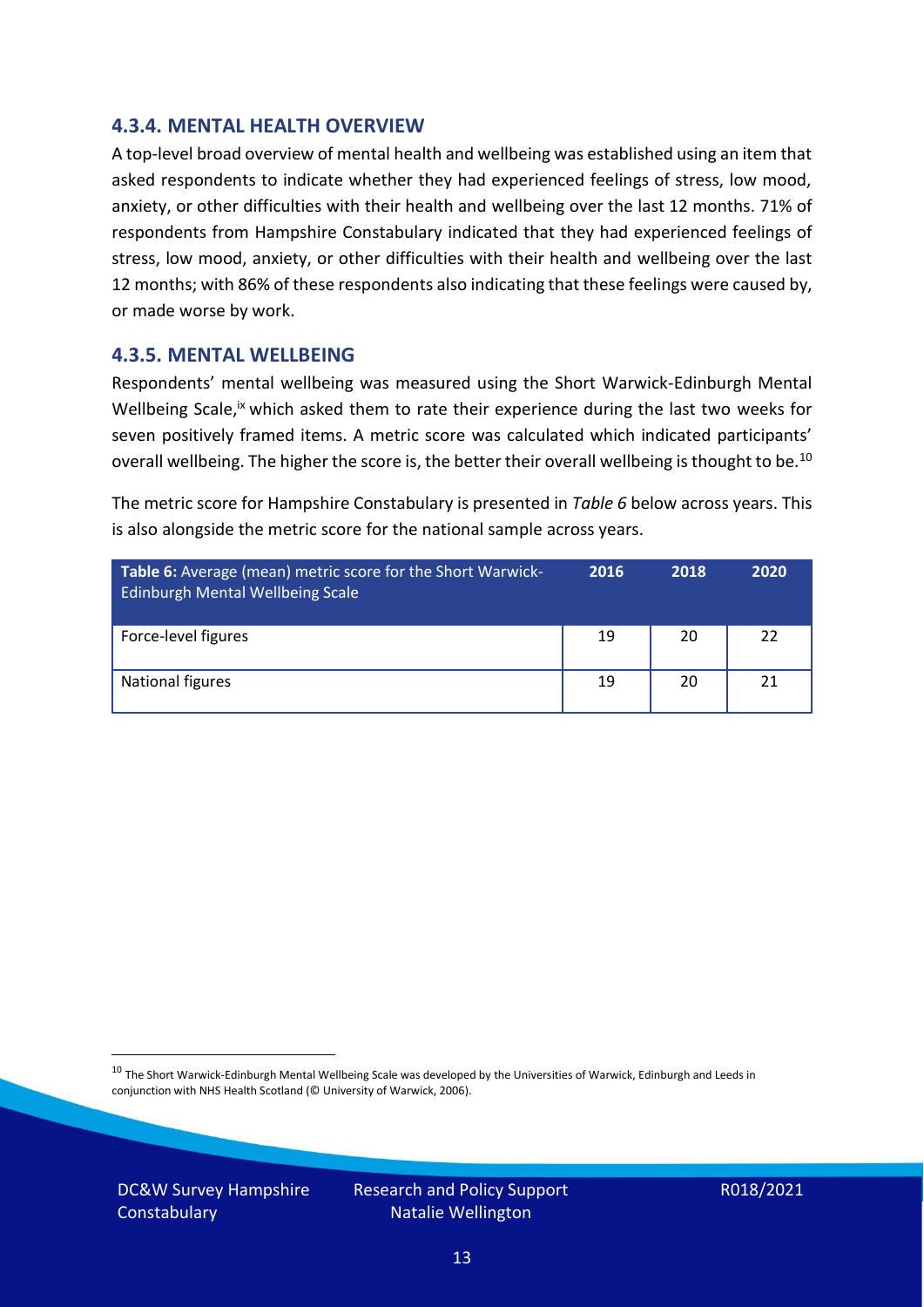### <span id="page-13-0"></span>**5. ABSENCE BEHAVIOUR**

### **5.1. ABSENCE**

58% of respondents from Hampshire Constabulary reported *one* or *more* days of sickness absence and 26% of respondents indicated that at least one day of their sickness absence was attributable to stress, depression, or anxiety.

The national proportion of respondents who had taken *one* or *more* days of sickness absence was 48% and 32% of respondents indicated that at least one day of their sickness absence was attributable to stress, depression, or anxiety.

#### **5.2. PRESENTEEISM AND LEAVEISM**

Presenteeism is the act of attending work while ill. This has been shown to be associated with subsequent health decline, particularly in relation to burnout, $x$  and can lead to elevated absenteeism.<sup>xi</sup> Moreover, evidence suggests that presenteeism can compound the effects of the initial illness and negatively influence job satisfaction, resulting in negative job attitudes and withdrawal from work.<sup>xii</sup>

Leaveism is a term to describe hidden sickness absence and work undertaken during rest periods. A core dimension of leaveism includes using allocated time off such as annual leave entitlements to take time off when they are in fact unwell. Findings for Hampshire Constabulary across years are presented in *Table 7* below.

| Table 7: Proportion of respondents reporting the<br>following absence behaviour once or more over the<br>previous 12 months |                             |     | 2018 | 2020 |
|-----------------------------------------------------------------------------------------------------------------------------|-----------------------------|-----|------|------|
| Presenteeism                                                                                                                | Due to Physical health      | 89% | 81%  | 63%  |
|                                                                                                                             | Due to Psychological health | 68% | 72%  | 60%  |
| <b>Using</b><br>annual leave to<br>time off due to<br>take                                                                  | Due to Physical health      | 47% | 31%  | 22%  |
| health                                                                                                                      | Due to Psychological health | 35% | 34%  | 31%  |

DC&W Survey Hampshire **Constabulary**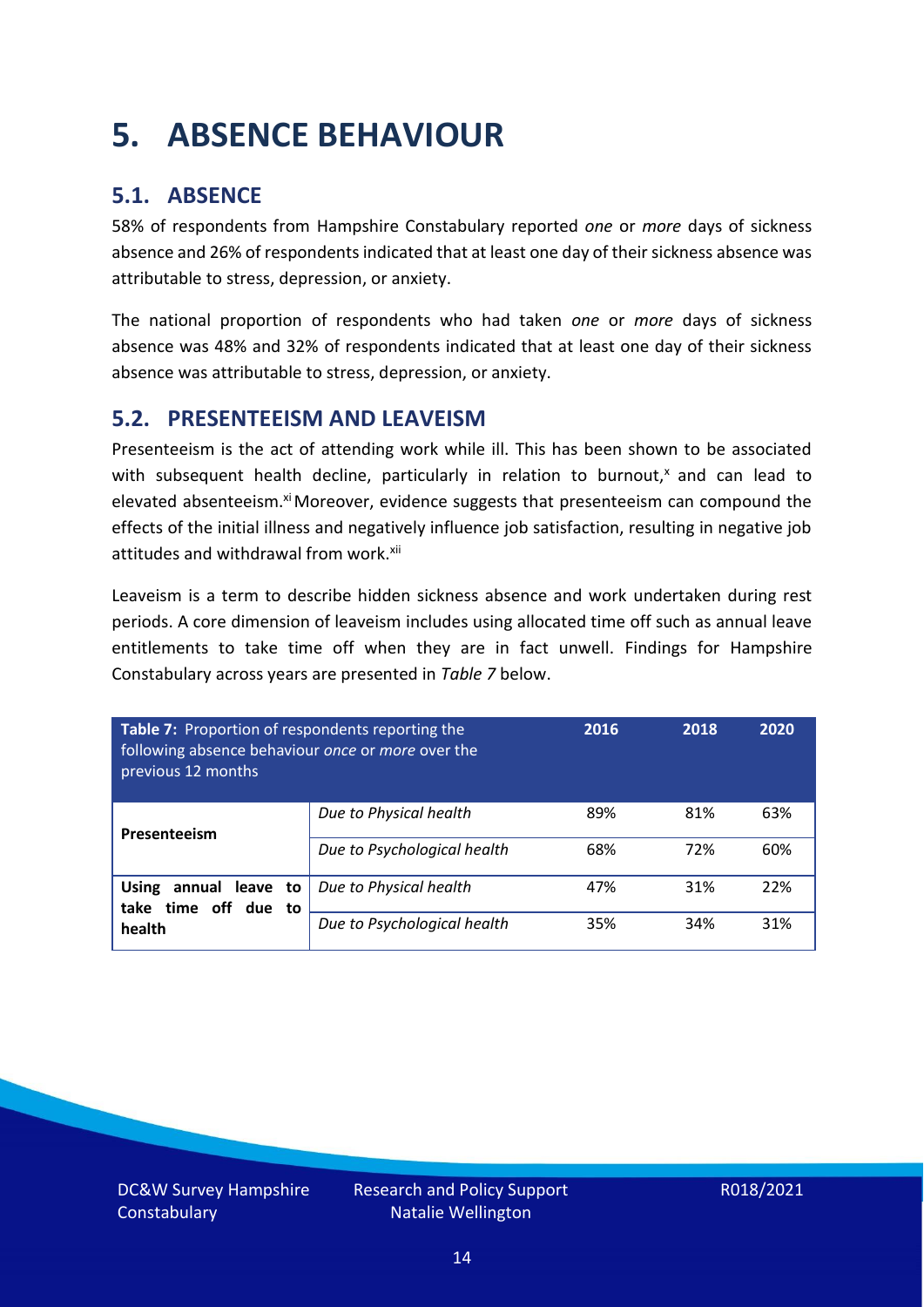## <span id="page-14-0"></span>**6. VIOLENCE AND PHYSICAL INJURIES**

### **6.1. VIOLENCE**

Verbal and physical violence was assessed using four questions regarding how often officers received verbal insults, verbal threats, spitting assaults, unarmed physical attacks, and attacks with a weapon from members of the public over the previous 12 months. Findings for Hampshire Constabulary are presented in *Table 8* below.

**Table 8**: Force level figures for frequency of verbal and physical violence from members of the public

| Type of violent victimisation                                                          | Proportion of respondents indicating frequency<br>of experience as at least once a week |      |      |
|----------------------------------------------------------------------------------------|-----------------------------------------------------------------------------------------|------|------|
|                                                                                        | 2016                                                                                    | 2018 | 2020 |
| Verbal insults (e.g. swearing, shouting, abuse)                                        | 37%                                                                                     | 38%  | 32%  |
| Verbal threats (e.g. threat of hitting, threat of<br>kicking)                          | 22%                                                                                     | 22%  | 18%  |
| Spitting assaults (i.e. being deliberately spat<br>$upon)$ <sup>11</sup>               | $\cdots$                                                                                | 2%   | 1%   |
| Unarmed physical attacks (e.g. struggling to get<br>free, wrestling, hitting, kicking) | 16%                                                                                     | 16%  | 11%  |
| Use of a deadly weapon (e.g. stick, bottle, axe,<br>firearm)                           | 2%                                                                                      | 1%   | 0%   |

### **6.2. INJURIES**

15% of Hampshire Constabulary respondents reported that they had suffered *one or more* injuries that required medical attention as a result of **work-related violence** in the last year.

This is *lower than* the proportion reporting *one or more* injuries as a result of **work-related violence** in the national sample (16%) and *lower than* the proportion reported by Hampshire Constabulary in 2018 (20%).

12% of Hampshire Constabulary respondents reported that they had suffered one or more injuries that required medical attention as a result of **work-related accidents** in the last year.

 $11$  Data on spitting assaults is not available for the year 2016 as the item was not included until the 2018 iteration of the survey.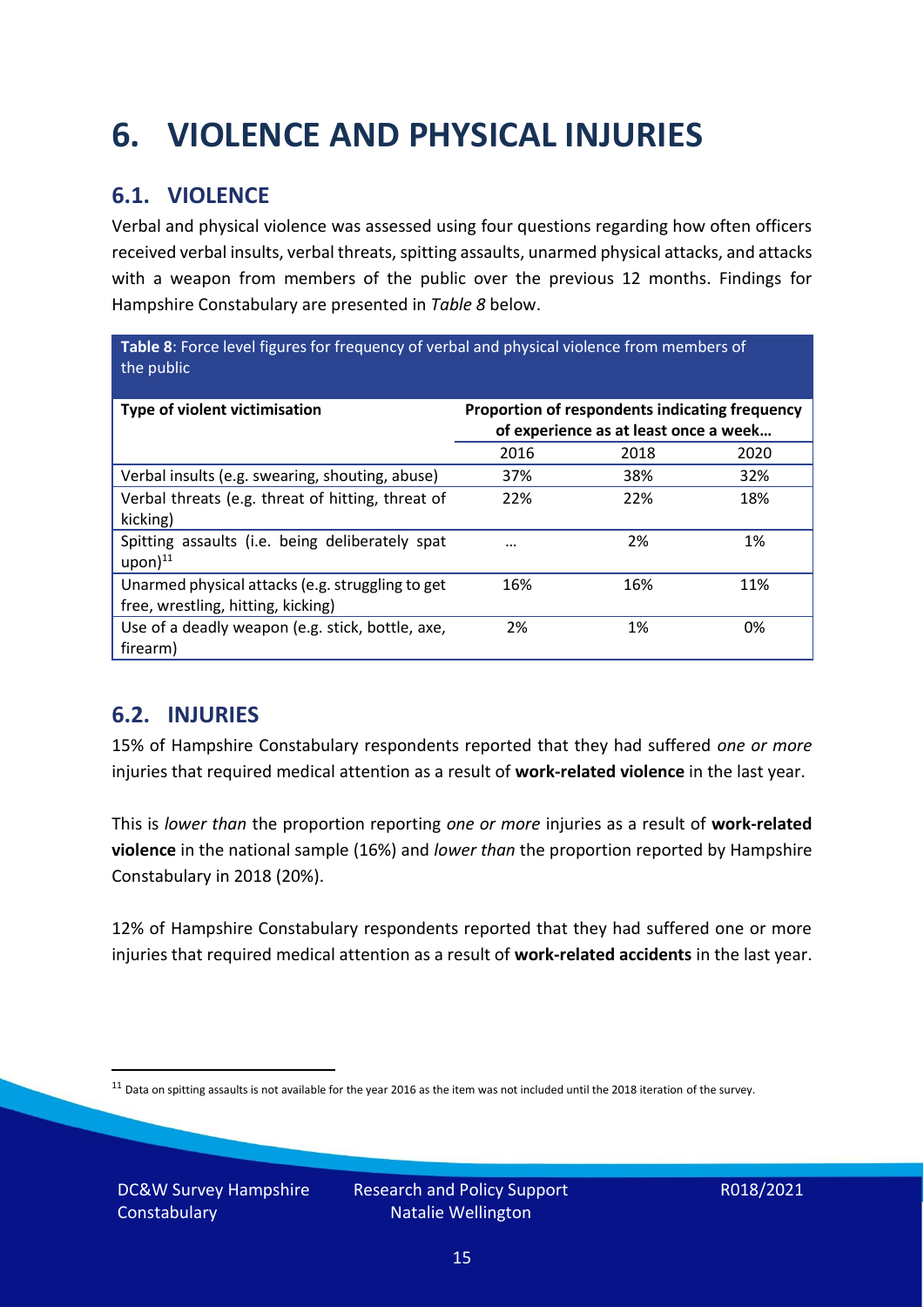This is *higher than* the proportion reporting *one or more* injuries as a result of **work-related accidents** in the national sample (11%) and *lower than* the proportion reported by Hampshire Constabulary in 2018 (14%).

DC&W Survey Hampshire **Constabulary** 

Research and Policy Support Natalie Wellington

R018/2021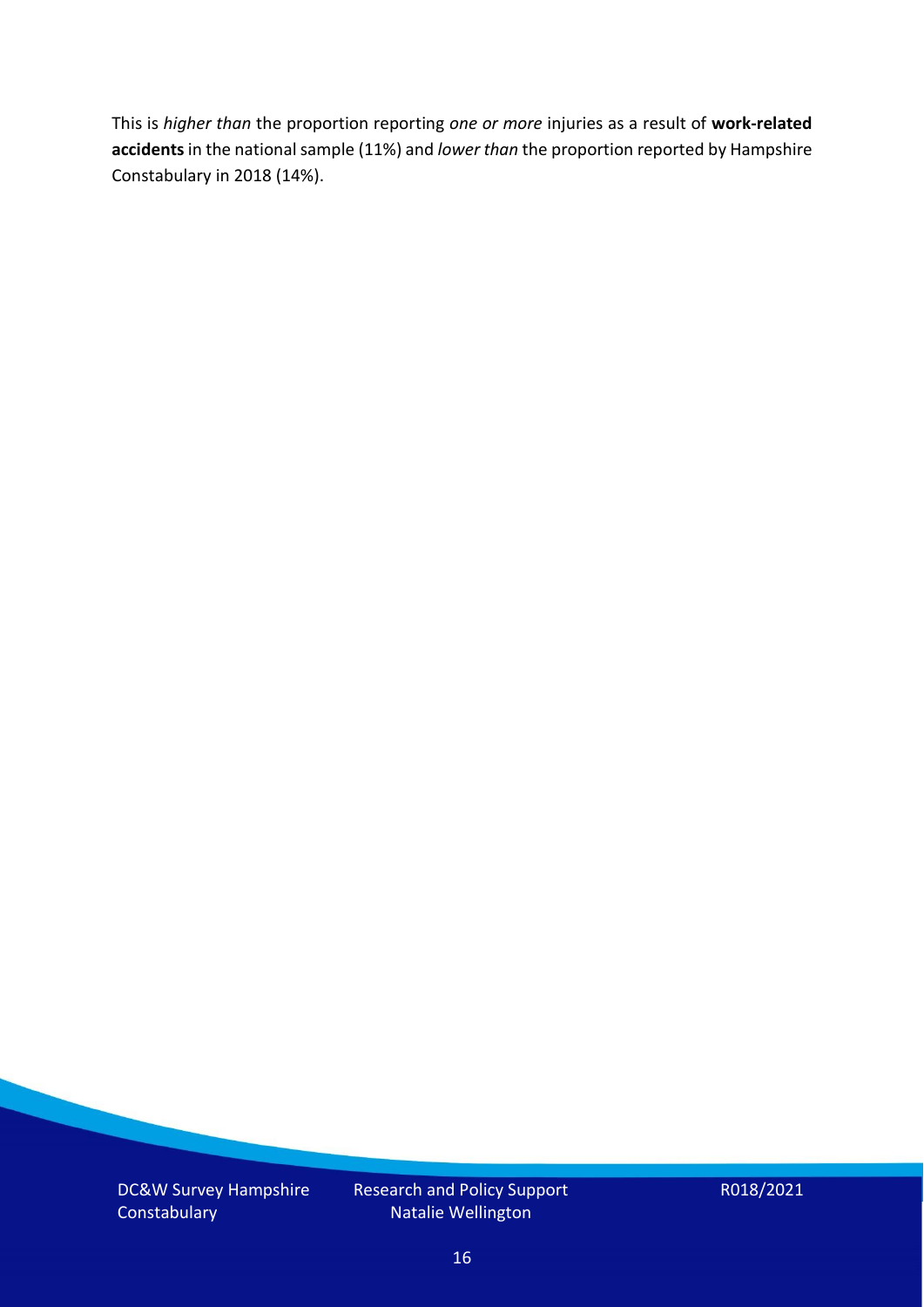# <span id="page-16-0"></span>**7. ORGANISATIONAL SUPPORT FOR MENTAL HEALTH AND WELLBEING**

### **7.1. DISCLOSURE**

Respondents who indicated that they had sought help for difficulties with mental health and wellbeing were presented with additional questions concerning disclosure to a line manager. 72% of respondents from Hampshire Constabulary, for whom it was applicable, reported that they had disclosed seeking mental health and wellbeing support to their line managers. This can be compared with 67% reported by Hampshire Constabulary in 2018.

#### **7.2. MENTAL HEALTH AND WELLBEING SUPPORT SERVICES**

Respondents were asked about mental health and wellbeing support services that are *reactive* (services that aim to help those that are already experiencing difficulties with their mental health and wellbeing), and *proactive* (services that aim to help people prevent difficulties with mental health and wellbeing from developing). Key findings for Hampshire Constabulary are displayed in the tables below, with *Table 9* displaying both national and local proportions.

**Table 9**: Proportion of respondents reporting that they are *aware* of reactive and proactive mental health and wellbeing support services that their force offers

| <b>Questions</b>                                                                                                                                                                                                                   | Proportion of respondents |                  |
|------------------------------------------------------------------------------------------------------------------------------------------------------------------------------------------------------------------------------------|---------------------------|------------------|
|                                                                                                                                                                                                                                    | Force-level figures       | National figures |
| Reported being aware of reactive services that their force<br>offers to support the mental health and wellbeing of its<br>employees (e.g. counselling, helpline services, peer<br>support groups etc.)                             | 84%                       | 74%              |
| Reported being aware of proactive services that their<br>force offers to support the mental health and wellbeing<br>of its employees (e.g. resilience training, mindfulness<br>workshops, mental health awareness programmes etc.) | 65%                       | 43%              |

DC&W Survey Hampshire **Constabulary**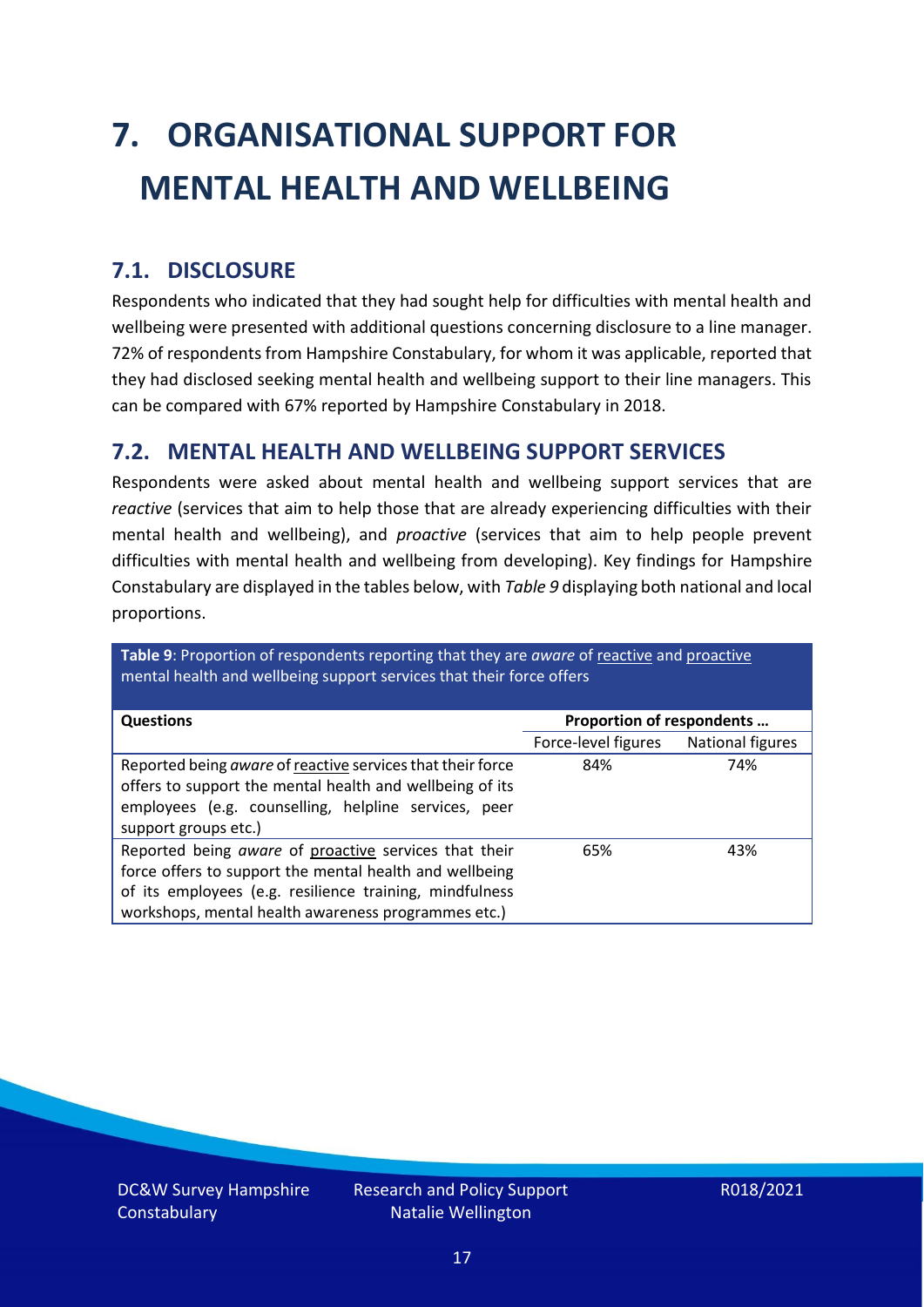### <span id="page-17-0"></span>**8. COVID-19 CRISIS**

Questions about the COVID-19 crisis have been included in this year's survey to help to better understand the impacts of working within the police service during this period. This section of the report specifically focusses on the personal impact of the COVID-19 crisis on officers, whilst organisational impacts have been reported at contextually appropriate points throughout the report.<sup>12</sup>

Respondents were asked whether they think they have or have had COVID-19. Comparisons for both national and local proportions are shown in *Table 10* below.

| Table 10: Proportion of respondents reporting whether<br>they have or have had COVID-19 | <b>Force-level</b><br>figures | <b>National</b><br>figures |
|-----------------------------------------------------------------------------------------|-------------------------------|----------------------------|
| Yes, confirmed by a positive antigen or antibody test                                   | 2%                            | 3%                         |
| Yes, based on strong personal suspicion or medical advice                               | 21%                           | 23%                        |
| No                                                                                      | 54%                           | 47%                        |
| Unsure                                                                                  | 23%                           | 27%                        |

18% of respondents from Hampshire Constabulary said that they were *very* or *extremely worried* about the impact that the COVID-19 crisis will have on them personally. This can be compared to the national sample, where 22% said that they were *very* or *extremely worried* about the impact that the COVID-19 crisis will have on them personally.

Respondents from Hampshire Constabulary were asked about their concern over the issues displayed in *Table 11* below (national and local proportions are shown).

| Table 11: Proportion of respondents reporting that they were very or extremely concerned over the<br>following |                           |                            |
|----------------------------------------------------------------------------------------------------------------|---------------------------|----------------------------|
| <b>Statements</b>                                                                                              | Proportion of respondents |                            |
|                                                                                                                | Force-level<br>figures    | <b>National</b><br>figures |
| Becoming unwell with COVID-19 due to having close contact with<br>someone who has COVID-19 in the line of duty | 29%                       | 34%                        |
| Becoming unwell with COVID-19 due to being assaulted by someone<br>who has COVID-19 in the line of duty        | 23%                       | 23%                        |
| Having adequate access to COVID-19 testing (antigen<br>and/or antibody diagnostic testing)                     | 37%                       | 37%                        |
| Enforcing the lockdown restrictions                                                                            | 20%                       | 25%                        |

<sup>12</sup> For more information please see the introduction to this report on page 3.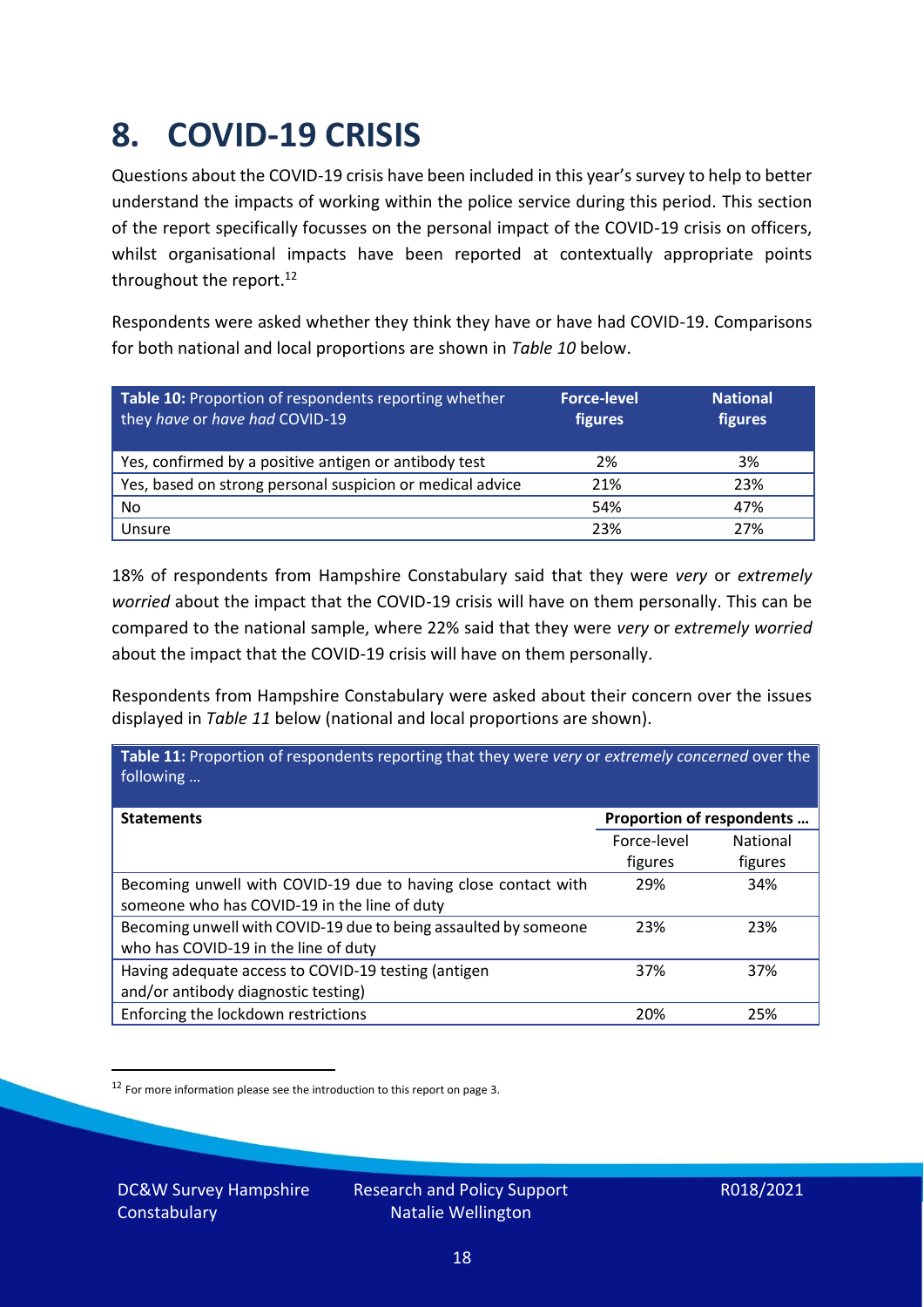Furthermore, 31% of respondents from Hampshire Constabulary reported that they *disagreed* or *strongly disagreed* that they have all the equipment they personally need to protect them from COVID-19 whilst at work. This can be compared to the national sample, where 39% reported that they *disagreed* or *strongly disagreed* that they have all the equipment they personally need to protect them from COVID-19 whilst at work.

DC&W Survey Hampshire **Constabulary** 

Research and Policy Support Natalie Wellington

R018/2021